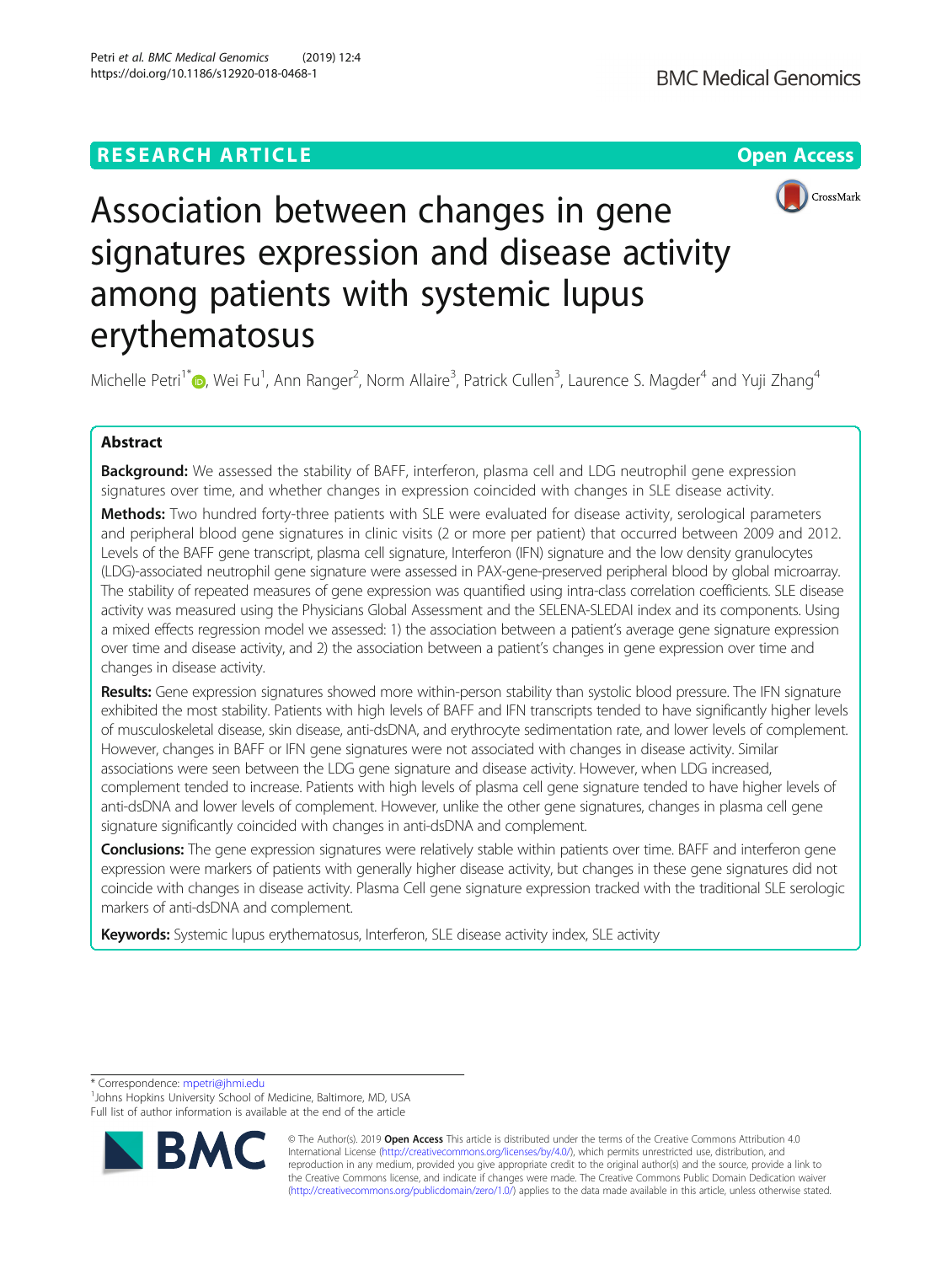## Background

Multiple gene expression signatures have been identified in systemic lupus erythematosus (SLE), including interferon (IFN)  $[1-3]$  $[1-3]$  $[1-3]$ , B-cell activating factor (BAFF)  $[4]$  $[4]$ , low-density granulocytes (LDG) [[5\]](#page-7-0), and plasma cell (PC) [\[6](#page-7-0)]. The natural history of these gene signatures is not yet fully understood, as studies of sensitivity to change are few.

IFN-stimulated genes are up-regulated in more than half of SLE patients [[7,](#page-8-0) [8](#page-8-0)]. However, the potential of the IFN-alpha gene signature to predict change in disease activity over time is uncertain. Landolt-Marticorena et al. showed a lack of association between changes in the IFN-alpha signature and longitudinal changes in disease activity in SLE [[9\]](#page-8-0). Petri et al. found little change in the IFN-response scores (calculated based on the expression of three IFNα-regulated genes) over time within individual patients [\[10](#page-8-0)]. However, Chiche et al. recently identified IFN signatures that are variable over time in single patients [\[11](#page-8-0)]. Interestingly, they also found a variable IFN signature, not restricted to IFN-alpha, but also driven by IFN-beta and gamma.

BAFF, also known as the B lymphocyte stimulator (BLyS), is tied to the pathogenesis of SLE. It is expressed as a transmembrane protein on monocytes, macrophages, and monocyte-derived dendritic cells and critical for B-cell growth and survival [\[12\]](#page-8-0). Elevated circulating levels of BAFF were found in SLE patients, correlate with increased total IgG and autoantibody (particularly anti-dsDNA) levels [\[13\]](#page-8-0) and associated with increased disease activity (as measured by the SLE-Disease Activity Index; SLEDAI) [[14\]](#page-8-0). Although the serum BAFF level was generally found to be correlated with SLEDAI scores in SLE patients in cross-sectional comparisons, it did not always correlate with changes in disease activity over time [[14,](#page-8-0) [15](#page-8-0)]. Collins and colleagues found that BAFF mRNA levels from peripheral blood leukocytes were correlated with disease activity measured by the SLEDAI, better than BAFF serum protein levels [\[4](#page-7-0)]. Zollars et al. showed that BAFF gene expression level was strongly associated with clinical and serologic SLE activity on the same day and predictive of clinical activity over the next year [[16\]](#page-8-0).

Neutrophils and plasma cells have an important role in the induction of autoimmune responses and organ damage in SLE [\[17](#page-8-0), [18\]](#page-8-0). SLE-derived neutrophils can trigger increased cell death and enhanced extracellular trap formation [[19\]](#page-8-0). A distinct type of abnormal subset of neutrophils seen in SLE, LDG, has been associated with vascular damage and skin involvement [\[17](#page-8-0)]. Neutrophil-specific genes are highly expressed in peripheral blood mononuclear cell (PBMC) in SLE [[20](#page-8-0), [21](#page-8-0)]. Recently, Jourde-Chiche identified a neutrophil signature significantly associated with lupus nephritis [[22\]](#page-8-0).

Streicher et al. found that the plasma cell signature was increased in blood from SLE patients compared to blood from healthy donors and also significantly correlated with SLE disease activity [\[23](#page-8-0)]. Petri et al. [[24](#page-8-0)] found elevated plasma cell gene signature was associated with leukopenia, anti-Ro, anti-La and the lupus anticoagulant, but not with the same day clinical activity by Physician Global Assessment (PGA) or SLEDAI.

In this study, we assessed the stability of these gene signatures over time in patients with SLE. In addition we addressed two related questions: 1) Do those individuals who have high levels of a gene signature also tend to have high levels of specific types of activity, and 2) Does a change in gene signature levels coincide with a change in specific types of disease activity.

## Methods

## Patients, ethics and study design

The study protocol for SPARE (Study of biological Pathways, disease Activity and REsponse markers in patients with systemic lupus Erythematosus) was approved by the Johns Hopkins University School of Medicine Institutional Review Board (Study number NA\_00039294). All patients enrolled from the Hopkins Lupus Cohort provided written informed consent. SLE was defined according to the revised American College of Rheumatology classification criteria or the Systemic Lupus International Collaborating Clinics (SLICC) classification criteria [\[25](#page-8-0)–[27\]](#page-8-0). Gene signatures were measured for more than one visit for 243 patients in the SPARE study, from September of 2009 to June of 2012.

#### Patient assessment

Patients were treated according to standard clinical practice. At entry into the Hopkins Lupus Cohort, the medical history was reviewed and recorded. All patients were evaluated by the same physician at entry and all subsequent cohort visits (Dr. Michelle Petri). To assess disease activity, the Safety of Estrogens in Lupus Erythematosus: National Assessment (SELENA) version of the Systemic Lupus Erythematosus Disease Activity Index (SLEDAI)  $[28, 29]$  $[28, 29]$  $[28, 29]$  $[28, 29]$  as well as the PGA  $[30]$  were completed at each visit. C3, C4, anti-dsDNA, complete blood cell count and urinalysis were performed at every visit. Visits were scheduled quarterly, or more often if required for disease activity.

### Gene signature expression

Levels of the IFN signature, BAFF gene transcript, the LDG-associated Neutrophil gene signature and Plasma Cell signature were assessed in PAX gene-preserved peripheral blood by global microarray. All gene signatures were defined log-transformed normalized expression values from the Affymetrix chip. Gene signatures are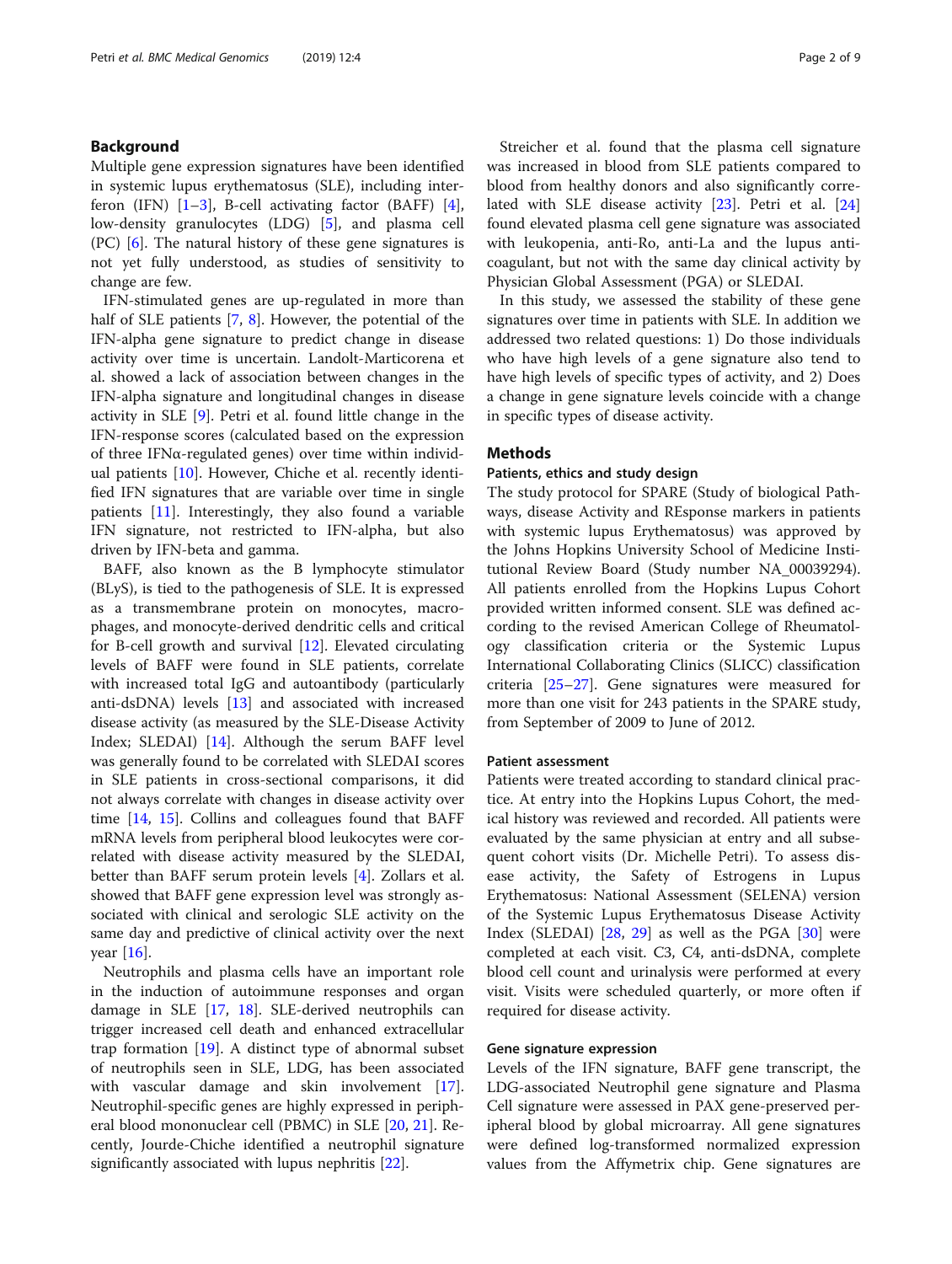defined as follows: three IFN-annotated modules (M1.2, M3.4, and M5.12) were found by Chiche et al. to be strongly up-regulated in SLE patients [[11\]](#page-8-0). BAFF was a single gene product defined on the Affymetrix chip as (223501\_PM\_at). The neutrophil signature was defined as an average value of the signal from the following genes (DEFA4, CEACAM8, BPI, OLFM4, LTF, LCN2, CEACAM6, MMP8). These specific genes were chosen as they were found to be enriched in the granulopoesis gene set of Bennett et al. [[20\]](#page-8-0), the neutrophil set of Berry et al. [\[31](#page-8-0)] and the definition of the low density granulocytes in Villanueva et al. [\[21](#page-8-0)]. The reduced set of eight genes was found to have good internal correlation. The plasma cell signature was defined by the following genes IGJ: immunoglobulin J chain and TXNDC5: thioredoxin domain containing protein 5.

## Statistical analysis

For multi-gene signatures, the geometric mean of RNA expression of each component gene was calculated. Bland-Altman plots were constructed to visualize the stability of gene signature within individual patients. The stability of repeated measures of gene expression was quantified using intra-class correlation coefficients (ICC). ICC was calculated by comparing the variability of different measurements of the same subject to the total variation across all measurements and all subjects. To provide a frame of reference we also computed the ICC for systolic blood pressure and weight.

SLE disease activity was measured using the PGA and the SELENA-SLEDAI index. Subtypes of SLE disease activity was measured using SLEDAI component scores without multiplication by the weighting factor. To assess the association between gene signature levels and disease activity levels we used a regression model developed by Neuhaus and Kalbfleish [\[32](#page-8-0)]. This model partitions the association between a time-varying predictor (a gene signature) and a time-varying outcome (a disease activity level) into two components: a "between person" component and a "within-person" component. The between person component quantifies the degree to which people with generally higher levels of a gene signature tend to also have generally higher levels of the disease outcome. This is identified by including a person's average gene signature level across all clinic visits into a model as a predictor of disease activity outcome at each clinic visit. The "within-person" component quantifies the degree to which changes in gene signature levels in a person coincide with changes in disease activity. This is identified by including a variable representing the difference between a person's gene signature level at a specific clinic visit and a person's average gene expression as a predictor of disease activity at that specific clinic visit.

#### Data availability

The microarray data set has been deposited in the NCBI Gene Expression Omnibus (GEO) database (GEO accession number GSE45291 and GSE121239).

## Results

Two hundred forty-three patients with SLE were evaluated for disease activity, serological parameters and IFN-alpha, BAFF, neutrophils and plasma cells gene expression level in a series of clinic visits over a 2-year period. 143 SLE patients contributed two visits, 40 patients contributed three visits and 60 patients contributed four or more visits. The patients were 92% female with a median age of 47 years (Interquartile range 37– 55). They were 58% Caucasian American, 35% African American, and 7% of other race/ethnic groups. The average SELENA-SLEDAI at baseline was  $2.4$  (SD = 2.6) with a range from 0 to 12.

Of the 243 patients in the analysis, 62 had SLEDAI score of 0 for all follow-up visits. In addition, 54 additional patients had positive SLEDAI, but no changes throughout follow-up. These stable patients did not contribute to the "within patient" analysis. Almost all the remaining patients had a change of SLEDAI of two points or more during the follow-up.

Figure [1](#page-3-0) shows Bland-Altman plots for different gene signatures, comparing baseline visit and the first follow-up visit in the SPARE study. For 77% of the patients, the time separation between the first and second visit was between 60 and 120 days, but the range was from 4 to 487 days. Patients were shown to be clustered into two groups by IFN M1.2 gene signatures, which is mainly associated with IFN-alpha. Patients with low level of IFN M1.2 gene signatures were scattered between 95% limits of agreement in IFN-alpha gene signatures; while patients with high level of IFN-alpha gene signature mostly had little difference between baseline visit and follow-up visits. IFN M3.4 and IFN M5.12, which are associated with IFN-beta and IFN-gamma, did not show similar patterns as IFN M1.2 gene signature. Similarly, for the other three gene signatures (BAFF, LDG and plasma cell), differences were distributed evenly regardless of mean.

Table [1](#page-3-0) shows the Intra-class correlation for the different biomarkers. In addition, to provide some points of reference, the table shows the Intra-class correlation for systolic blood pressure, weight and SLEDAI. Weight was consistent between two visits with Intra-class correlation of 0.98. All gene signature scores were more stable than systolic blood pressure and disease activity, with higher Intra-class correlation.

Tables [2](#page-4-0) and [3](#page-5-0) show the between-person and withinperson associations between gene signatures and various types of SLE disease activity. There was a strong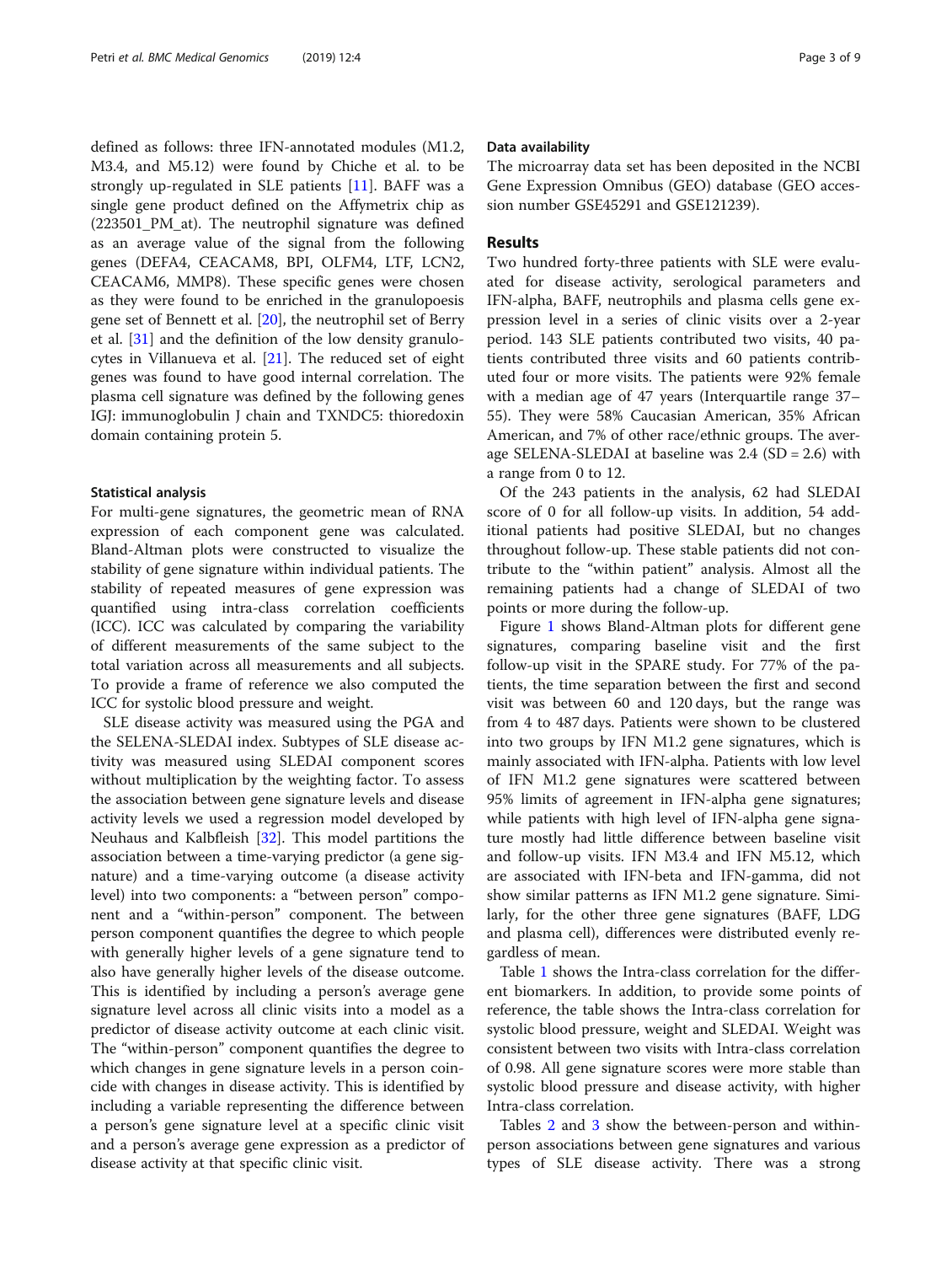<span id="page-3-0"></span>

Table 1 Within-patient Intraclass Correlation Coefficients (ICC) for Gene Expression Signatures, Disease Activity, Systolic Blood

| Pressure, and Weight          |      |                         |
|-------------------------------|------|-------------------------|
| Gene Expression               | ICC  | 95% Confidence Interval |
| IFN module 1.2                | 0.88 | 0.85,0.9                |
| IFN module 3.4                | 0.79 | 0.75,0.82               |
| IFN module 5.12               | 0.75 | 0.7,0.79                |
| <b>BAFF Signature</b>         | 0.66 | 0.61,0.72               |
| Neutrophil (LDG) Signature    | 0.81 | 0.77,0.84               |
| Plasma Cell Signature         | 0.61 | 0.54.0.66               |
| SEI ENA SI EDAI               | 0.35 | 0.26,0.44               |
| Physician's Global Assessment | 0.43 | 0.34,0.5                |
| Weight                        | 0.98 | 0.98,0.98               |
| Systolic Blood Pressure       | 0.52 | 0.45,0.59               |

between-person association between the IFN and BAFF gene signatures and traditional serologic indicators of SLE (anti-dsDNA, low complement) (Table [2\)](#page-4-0). That is, those with a large average levels of IFN or BAFF expression tend to have higher anti-dsDNA and lower complement ( $p <$ 0.0001 for most of those relationships). Similar relationships were seen between average expression of these genes and ESR (Table [2](#page-4-0)). In contrast, however, there was no strong evidence of a within-person association between those gene signatures and anti-dsDNA, low complement, or erythrocyte sedimentation rate (ESR) (Table [3\)](#page-5-0). That is, for example, in an individual, changes in those signatures over time were not associated with changes in anti-dsDNA, complement, or ESR. There was also evidence of a between-person association between IFN or BAFF gene signatures and both musculoskeletal and skin disease activity (Table [2](#page-4-0), p-values in the range of 0.0016 to 0.062). Again, there was no corresponding within-person association for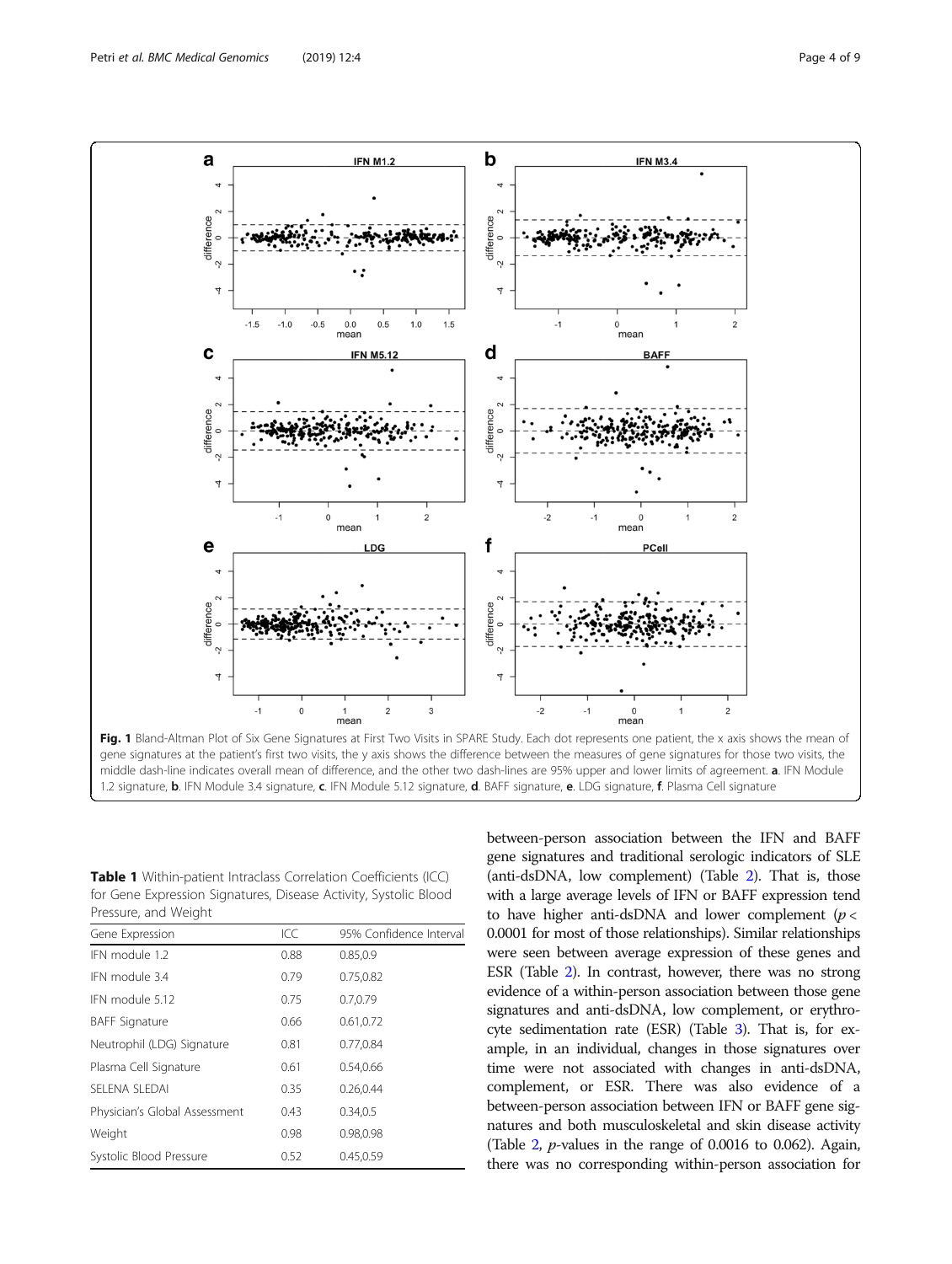<span id="page-4-0"></span>

|                                                                                                                                                                                                                                                                                                          | IFN M1.2                                          |         | IFN M3.4                                            |         | IFN M5.12                         |         | BAFF                              |         | $\overline{5}$             |         | Plasma Cells                        |                  |
|----------------------------------------------------------------------------------------------------------------------------------------------------------------------------------------------------------------------------------------------------------------------------------------------------------|---------------------------------------------------|---------|-----------------------------------------------------|---------|-----------------------------------|---------|-----------------------------------|---------|----------------------------|---------|-------------------------------------|------------------|
|                                                                                                                                                                                                                                                                                                          | Estimate<br>(95% C)                               | p value | Estimate<br>$(95%$ Cl)                              | p value | Estimate<br>$(95%$ CI)            | p value | Estimate<br>95% CI)               | p value | Estimate<br>$(95%$ CI)     | p value | Estimate<br>$(95%$ CI)              | p value          |
| PGA                                                                                                                                                                                                                                                                                                      | $(-0.02, 0.12)$<br>0.05                           | 0.16    | $(-0.00, 0.14)$<br>0.07                             | 0.064   | (0.01, 0.16)<br>0.08              | 0.026   | $-0.02, 0.13$<br>0.06             | 0.15    | $(-0.02, 0.13)$<br>0.06    | 0.12    | $(-0.08, 0.07)$<br>$-0.00 -$        | 0.90             |
| SLEDAI                                                                                                                                                                                                                                                                                                   | (0.68, 1.20)<br>0.94                              | 0.0001  | $\begin{array}{c} 1.00 \\ (0.73, 1.26) \end{array}$ | 0.0001  | (0.80, 1.33)<br>0.06              | 0.0001  | (0.64, 1.21)<br>0.92              | 0.0001  | (0.32, 0.91)<br>0.62       | 0.0001  | $(-0.21, 0.42)$<br>$\overline{0}$ . | 0.50             |
| SLEDAI Vascular                                                                                                                                                                                                                                                                                          | $(-0.01, 0.02)$<br>$\overline{0}$ .               | 0.50    | $(-0.01, 0.02)$<br>$\overline{0}$                   | 0.81    | $(-0.02, 0.02)$<br>$-0.00$        | 0.92    | $(-0.01, 0.02)$<br>0.00           | 0.58    | $(-0.02, 0.02)$<br>0.00    | 0.98    | $(-0.01, 0.03)$<br>0.01             | 0.19             |
| <b>MUSCULOSKELETAL</b><br>SLEDAI                                                                                                                                                                                                                                                                         | $(-0.00, 0.04)$<br>0.02                           | 0.062   | (0.01, 0.05)<br>0.03                                | 0.015   | (0.01, 0.05)<br>0.03              | 0.0038  | (0.01, 0.05)<br>0.03              | 0.013   | (0.01, 0.05)<br>0.03       | 0.0099  | $(-0.02, 0.03)$<br>0.00             | 0.74             |
| SLEDAI Renal                                                                                                                                                                                                                                                                                             | $(-0.03, 0.04)$<br>0.01                           | 0.70    | $(-0.03, 0.04)$<br>0.01                             | 0.61    | $(-0.02, 0.05)$<br>0.02           | 0.35    | $(-0.03, 0.05)$<br>$\overline{0}$ | 0.57    | $(-0.02, 0.05)$<br>0.02    | 0.39    | $(-0.07, 0.01)$<br>$-0.03$          | 0.095            |
| SLEDAI Skin                                                                                                                                                                                                                                                                                              | (0.03, 0.14)<br>0.08                              | 0.0042  | (0.03, 0.14)<br>0.08                                | 0.0045  | (0.03, 0.15)<br>0.09              | 0.0021  | (0.04, 0.16)<br>$\frac{1}{2}$     | 0.0016  | $(-0.00, 0.11)$<br>0.05    | 0.069   | $(-0.08, 0.04)$<br>$-0.02$          | 0.57             |
| Hematologic<br>SLEDAI                                                                                                                                                                                                                                                                                    | $(-0.01, 0.04)$<br>$\overline{0}$ .               | 0.23    | $(-0.01, 0.04)$<br>0.02                             | 0.17    | $(-0.01, 0.04)$<br>$\overline{0}$ | 0.35    | $(-0.02), 0.03$<br>0.00           | 0.71    | $(-0.04, 0.01)$<br>$-0.02$ | 0.19    | $(-0.02, 0.03)$<br>0.01             | 0.44             |
| Immunology)<br>SLEDAI                                                                                                                                                                                                                                                                                    | $\begin{array}{c} 0.30 \\ 0.23, 0.37 \end{array}$ | 0.0001  | (0.24, 0.39)<br>0.32                                | 0.0001  | (0.27, 0.42)<br>0.34              | 0.0001  | $(-.18, 0.35)$<br>0.27            | 0.0001  | (0.09, 0.25)<br>0.17       | 0.0001  | $(-0.03, 0.15)$<br>0.06             | 0.18             |
| Creatinine Ratio<br>Urine Protein                                                                                                                                                                                                                                                                        | $(-0.16, 0.05)$<br>$-0.06$                        | 0.29    | $(-0.17, 0.05)$<br>$-0.06$                          | 0.32    | $(-0.15, 0.07)$<br>$-0.04$        | 0.50    | $(-0.20, 0.03)$<br>$-0.09$        | 0.14    | $(-0.09, 0.13)$<br>0.02    | 0.74    | $(-0.17, 0.07)$<br>$-0.05$          | 0.40             |
| Log Anti-dsDNA                                                                                                                                                                                                                                                                                           | (0.60, 1.05)<br>0.83                              | 0.0001  | $\widehat{=}$<br>(0.65, 1.1)<br>0.88                | 0.0001  | (0.72, 1.18)<br>0.95              | 0.0001  | (0.44, 0.95)<br>0.69              | 0.0001  | (0.30, 0.78)<br>0.54       | 0.0001  | (0.05, 0.58)<br>0.32                | 0.019            |
| Ũ                                                                                                                                                                                                                                                                                                        | $(-16.2, -7.6)$<br>$-11.9$                        | 0.0001  | $\overline{8.6}$<br>$(-17.4,-$<br>$-13.0$           | 0.0001  | $(-17.1, -8.3)$<br>$-12.7$        | 0.0001  | $(-15.5, -6.0)$<br>$-10.8$        | 0.0001  | $(-6.3, 2.9)$<br>$-1.7$    | 0.46    | $(-11.3, -1.6)$<br>$-6.4$           | 0.0099           |
| $\mathcal{L}$                                                                                                                                                                                                                                                                                            | $(-3.44, -1.13)$<br>$-2.28$                       | 0.0001  | $(-3.51, -1.14)$<br>$-2.32$                         | 0.0001  | $[-3.46, -1.06]$<br>$-2.26$       | 0.0002  | $(-3.15, -0.61)$<br>$-1.88$       | 0.0038  | $(-1.91, 0.48)$<br>$-0.72$ | 0.24    | $(-2.32, 0.23)$<br>$-1.05$          | $\overline{5}$   |
| ESR                                                                                                                                                                                                                                                                                                      | (5.86, 11.72)<br>8.79                             | 0.0001  | (6.18, 12.16)<br>9.17                               | 0.0001  | (6.95, 12.95)<br>9.95             | 0.0001  | (4.93, 11.44)<br>8.18             | 0.0001  | (1.69, 7.96)<br>4.82       | 0.0026  | $(-0.59, 6.14)$<br>2.78             | $\overline{0}$ . |
| The entries in the table represent the expected difference in average disease activity measure per 1 standard deviation difference in average level of the gene signature. Bolded entries had p-values less than 0.05<br><sup>b</sup> All the associations are adjusted for prednisone use, age, sex and |                                                   |         | race                                                |         |                                   |         |                                   |         |                            |         |                                     |                  |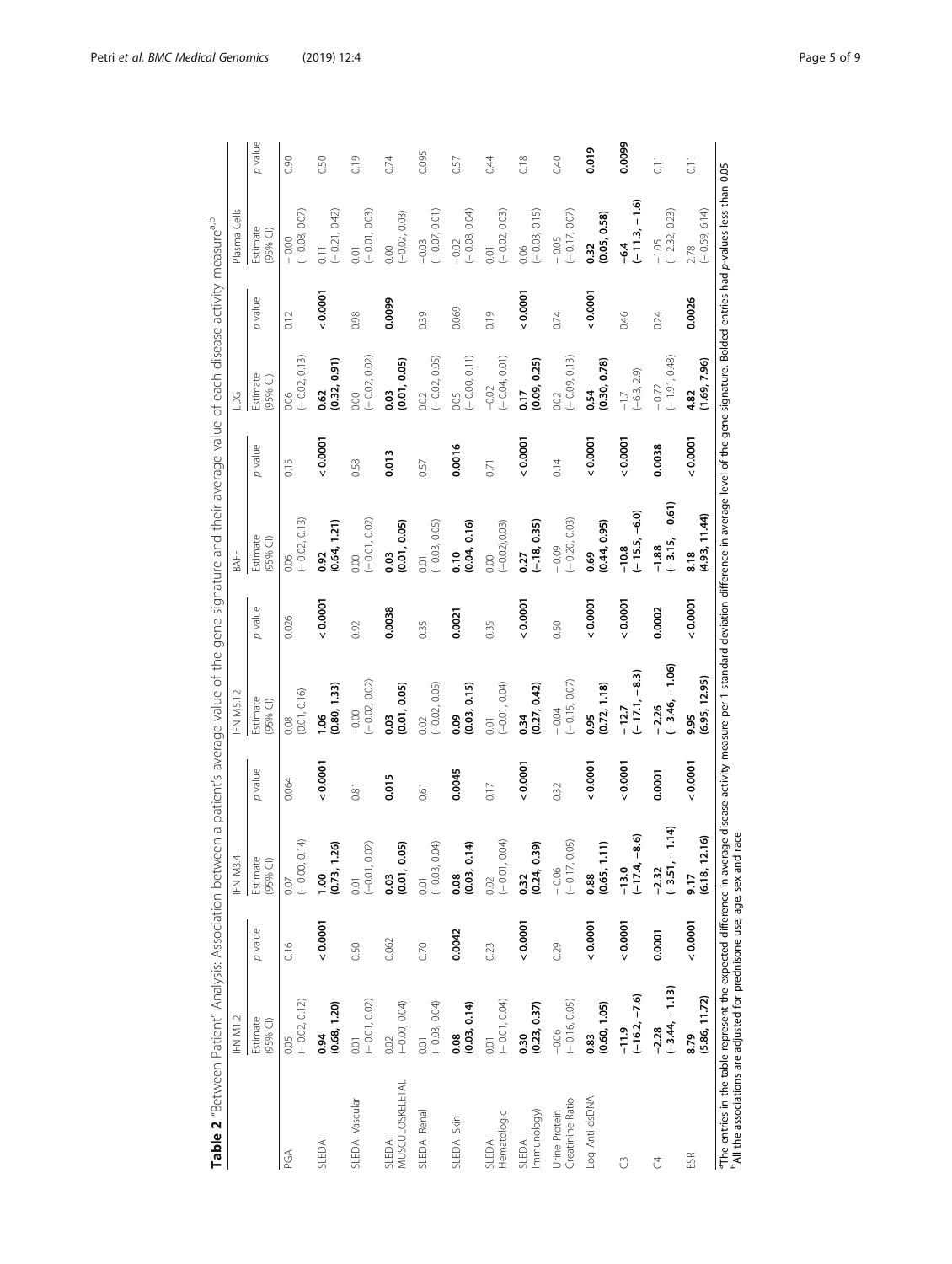<span id="page-5-0"></span>

| Table 3 "Within Patient" analysis: Association between                                                                                                     | <b>FN M1.2</b>                   |         | <b>IFN M3.4</b>                     |         | <b>FN M5.12</b>                   |         | BAFF                              |         | changes in gene signature and changes in disease activity between two visits from the same person <sup>a,b</sup><br>ğ |         | Plasma Cell                       |         |
|------------------------------------------------------------------------------------------------------------------------------------------------------------|----------------------------------|---------|-------------------------------------|---------|-----------------------------------|---------|-----------------------------------|---------|-----------------------------------------------------------------------------------------------------------------------|---------|-----------------------------------|---------|
|                                                                                                                                                            | Estimate<br>$(95%$ CI)           | p value | Estimate<br>(D %5()                 | p value | Estimate<br>95% CI)               | p value | Estimate<br>(95%C)                | p value | Estimate<br>$(95%$ CI)                                                                                                | p value | Estimate<br>(95% CI)              | p value |
| PGA                                                                                                                                                        | $(-0.03, 0.25)$<br>$\frac{1}{2}$ | 0.12    | $(-0.02, 0.19)$<br>0.09             | 0.10    | $-0.04, 0.15$<br>0.05             | 0.28    | $(-0.06, 0.10)$<br>0.02           | 0.64    | $-0.06$<br>$(-0.17, 0.05)$                                                                                            | 0.29    | $(-0.01, 0.15)$<br>0.07           | 0.074   |
| SLEDAI                                                                                                                                                     | $(-0.26, 0.97)$<br>0.35          | 0.26    | $(-0.15, 0.77)$<br>$\overline{0}31$ | 0.18    | $-0.13, 0.71$<br>0.29             | 0.17    | $(-0.20, 0.53)$<br>0.16           | 0.38    | $-0.06$<br>$(-0.54, 0.42)$                                                                                            | 0.80    | (0.10, 0.80)<br>0.45              | 0.011   |
| SLEDAI Vascular                                                                                                                                            | $(-0.01, 0.06)$<br>0.02          | 0.25    | $(-0.01, 0.04)$<br>$\overline{0}$ . | 0.34    | $(-0.02, 0.03)$<br>$\overline{0}$ | 0.45    | $-0.01, 0.03$<br>0.01             | 0.33    | 0.03)<br>$(-0.03,$<br>$-0.00$                                                                                         | 0.97    | $(-0.01, 0.03)$<br>0.01           | 0.27    |
| <b>MUSCULOSKELETAL</b><br>SLEDAI                                                                                                                           | $(-0.03, 0.07)$<br>0.02          | 0.36    | $(-0.02, 0.06$<br>0.02              | 0.34    | $(-0.02, 0.05)$<br>$\overline{0}$ | 0.41    | $(-0.02, 0.04)$<br>$\overline{0}$ | 0.58    | $(-0.05, 0.03)$<br>$-0.01$                                                                                            | 0.65    | $(-0.02, 0.04)$<br>$\overline{0}$ | 0.65    |
| SLEDAI Renal                                                                                                                                               | $(-0.06, 0.11)$<br>0.03          | 0.54    | $(-0.03, 0.09)$<br>0.03             | 0.36    | $-0.01, 0.11$<br>0.05             | 0.078   | $-0.03, 0.07$<br>0.02             | 0.36    | $(-0.03, 0.10)$<br>0.03                                                                                               | 0.33    | $(-0.03, 0.06)$<br>0.02           | 0.54    |
| SLEDAI Skin                                                                                                                                                | $(-0.11, 0.06)$<br>$-0.03$       | 0.53    | $(-0.07, 0.06)$<br>$-0.00 -$        | 0.88    | $(-0.07, 0.04)$<br>$-0.02$        | 0.60    | $(-0.09, 0.01)$<br>$-0.04$        | 0.15    | 0.10<br>$(-0.03, 0.03)$<br>0.03                                                                                       | 0.31    | $(-0.02, 0.07)$<br>0.02           | 0.31    |
| Hematologic<br>SLEDAI                                                                                                                                      | $(-0.07, -0.01)$<br>$-0.04$      | 0.0095  | $(-0.05, -0.01)$<br>$-0.03$         | 0.0096  | $(-0.05, -0.01)$<br>$-0.03$       | 0.014   | $-0.02$<br>$(-0.04, -0.00)$       | 0.028   | $-0.03$<br>$(-0.06, -0.01)$                                                                                           | 0.0060  | $(-0.02, 0.03)$<br>0.01           | 0.36    |
| Immunology<br>SLEDAI                                                                                                                                       | $(-0.08, 0.09)$<br>0.00          | 0.92    | $(-0.06, 0.06)$<br>0.00             | 0.96    | $(-0.08, 0.03)$<br>$-0.02$        | 0.42    | $(-0.05, 0.05)$<br>0.00           | 0.97    | $(-0.14,-0.01)$<br>$-0.08$                                                                                            | 0.026   | (0.04, 0.14)<br>0.09              | 0.0002  |
| Creatinine Ratio<br>Urine Protein                                                                                                                          | $(-0.07, 0.19)$<br>0.06          | 0.36    | $(-0.05, 0.15)$<br>0.05             | 0.32    | $-0.04, 0.13$<br>0.05             | 0.31    | $-0.02, 0.14$<br>0.06             | 0.12    | $(-0.14, 0.06)$<br>$-0.04$                                                                                            | 0.44    | $-0.02, 0.13$<br>0.05             | 0.17    |
| -og Anti-dsDNA                                                                                                                                             | $(-0.16, 0.25)$<br>0.05          | 0.65    | $(-0.10, 0.20)$<br>0.05             | 0.52    | $(-0.15, 0.13)$<br>$-0.01$        | 0.94    | $-0.09, 0.15$<br>0.03             | 0.65    | $(-0.21, 0.11)$<br>$-0.05$                                                                                            | 0.56    | (0.08, 0.32)<br>0.20              | 0.0008  |
| U                                                                                                                                                          | $(-3.56, 6.11)$<br>1.28          | 0.60    | $(-1.66, 5.63)$<br>1.99             | 0.28    | $(-0.75, 5.88)$<br>2.57           | 0.13    | $(-3.07, 2.67)$<br>$-0.20$        | 0.89    | (1.90, 9.51)<br>5.71                                                                                                  | 0.0034  | $(-6.38, -0.81)$<br>$-3.60$       | 0.011   |
| J                                                                                                                                                          | $(-0.35, 1.82)$<br>0.73          | 0.18    | $(-0.30, 1.34)$<br>0.52             | 0.21    | $-0.18, 1.31$<br>0.57             | 0.14    | $-0.47, 0.83$<br>0.18             | 0.58    | (0.19, 1.90)<br>1.05                                                                                                  | 0.017   | $(-2.01, -0.77)$<br>$-1.39$       | 0.0001  |
| ESR                                                                                                                                                        | $(-1.17, 5.55)$<br>219           | 0.20    | $(-0.28, 4.78)$<br>2.25             | 0.082   | (0.13, 4.73)<br>2.43              | 0.039   | $(-2.15, 1.87)$<br>$-0.14$        | 0.89    | $(-0.63, 4.73)$<br>2.05                                                                                               | 0.13    | (1.81, 5.70)<br>3.75              | 0.0002  |
| PAII the associations are adjusted for prednisone use, age, sex and race<br><sup>a</sup> The entries in the table represent the expected change in disease |                                  |         |                                     |         |                                   |         |                                   |         | activity measure per 1 standard deviation change in the gene signature. Bolded enteries had p-values less than 0.05   |         |                                   |         |

5, ჭ. უ.  $\frac{a}{b}$ ∑ bAll the associations are adjusted for prednisone use, age, sex and race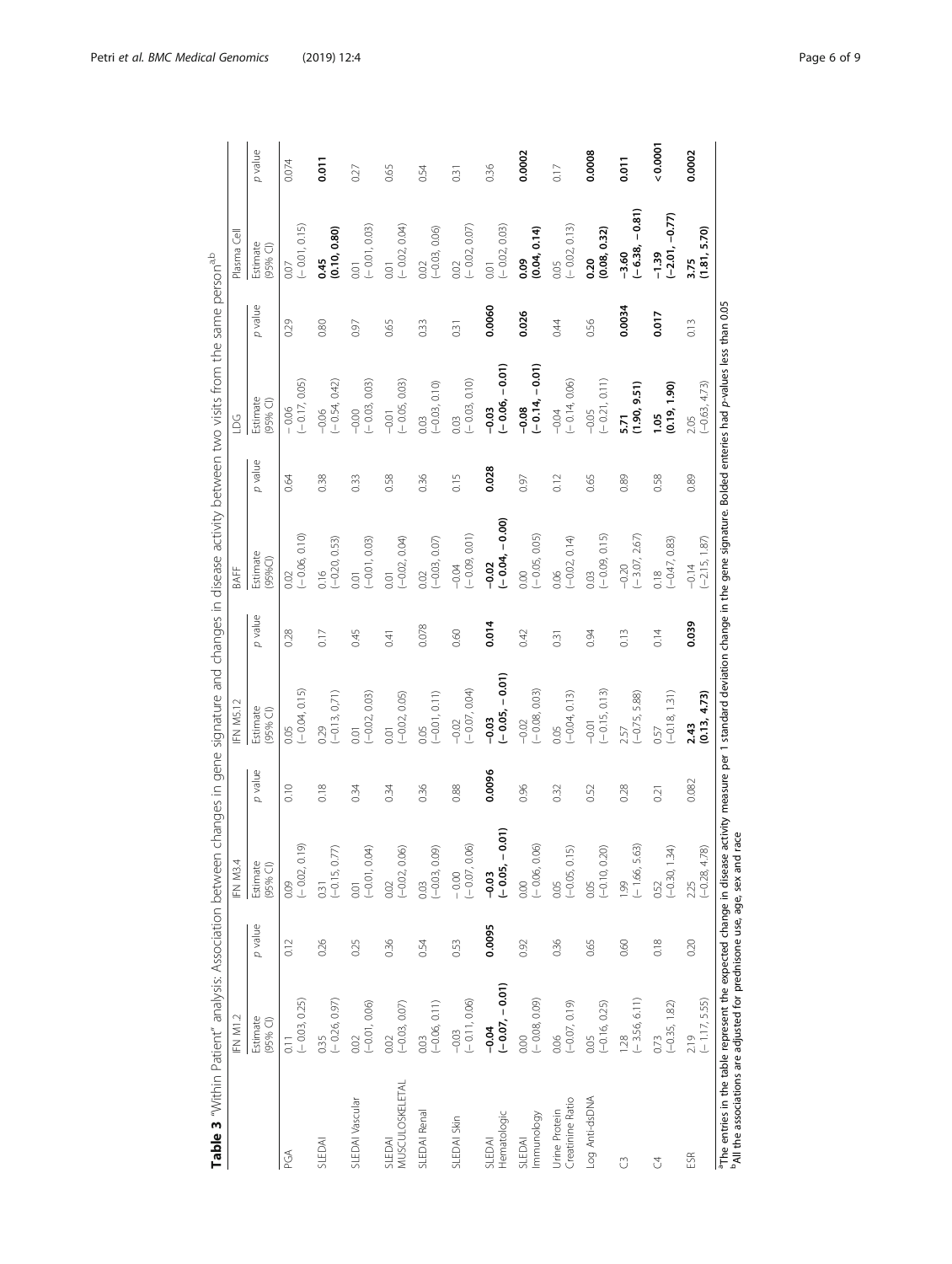these relationships. In fact, there was no strong evidence of a within-person association between IFN or BAFF gene signatures and any type of SLE disease activity (Table [3](#page-5-0)).

Similar to IFN and BAFF gene signatures, there was a strong between-person association between the LDG gene signature and the anti-dsDNA, ESR, musculoskeletal, and skin disease activity. However, in contrast to BAFF and IFN gene signatures, there was no evidence of a between-person relationship between LDG gene signature and low complement. Interestingly, there was an opposite within-person relationship between the LDG gene signature and low complement: when a person's LDG gene signature went up, complement tended to go up (Table [3](#page-5-0),  $p = 0.0034$  for C3).

Similar to IFN and BAFF gene signatures, there was evidence of a between-person association between the Plasma Cell gene signature and traditional SLE serologies (anti-dsDNA and low complement). Unlike the other gene signatures, there was not a strong between-person association between Plasma Cell and either skin or musculoskeletal activity. However, there was a strong within-person relationship between the Plasma Cell signature and anti-dsDNA, C4, and ESR. That is, when Plasma Cell signatures increased, anti-dsDNA and ESR increased and C4 went down  $(P < 0.001$  for all these associations, Table [3\)](#page-5-0).

Changes in each gene signatures (except the plasma cell signature) were inversely related to the hematologic component of SLEDAI ( $p$  values ranging from 0.014 to 0.0060) (Table [3](#page-5-0)). That is, decreases in a patient's gene signature levels were associated with an increased risk of leukopenia or thrombocytopenia.

## **Discussion**

In this study, we observed that the within-person stability (by Intra-class correlation) of the different gene expression signatures exceeded the stability of systolic blood pressure and disease activity (by SLEDAI) (Table [1](#page-3-0)). Of the gene signatures, the IFN M1.2 signature exhibited the most sta-bility. As shown in Fig. [1,](#page-3-0) the distribution of change in our 6 gene signatures was centered on zero, with the BAFF and Plasma Cell gene signatures exhibiting slightly more variance than the 3 IFN and Neutrophil (LDG) gene signatures. Regarding the variance of the IFN Modules recently defined by Chiche et al.  $[11]$ , Module 1.2 was the most stable (Intra-class correlation of 0.86), followed by IFN modules 3.4 and 5.12 (Intra-class correlation of 0.75, 0.7, respectively). Other previous studies  $[9-11]$  $[9-11]$  $[9-11]$  have also showed IFN scores do not significantly vary over time.

In our study, we found those with high levels of each IFN gene signature module tended to have higher values of skin and muscuoloskeletal disease activity as well as worse values of classic SLE serologic markers (anti- dsDNA and complement). However, within a person, changes in these gene signatures were not associated with changes in disease activity. These findings are consistent with two previous studies that looked separately at between-patient and within-patient effects for the IFN gene signature only  $[9, 10]$  $[9, 10]$  $[9, 10]$  $[9, 10]$ . This suggests that the IFN gene signature is a marker of a certain type of patient, or the gene signature reflects chronic conditions that affect the outcome, but is less acutely associated with the pathogenic process.

Similarly, we found those with generally higher levels of BAFF gene expression tended to have higher levels of musculoskeletal, skin, and immunologic SLE disease activity. Using the same patients  $[16]$  $[16]$  $[16]$  we previously showed that a single measure of BAFF gene expression level was associated with clinical and serological SLE activity on the same day and predictive of clinical activity over the next year. However, in the present study, we found no relationship between changes in BAFF gene expression and changes in disease activity. This null finding is consistent with several previous studies of the relationship between changes in serum levels of BAFF and flares [\[14\]](#page-8-0) or other changes in disease activity [\[15](#page-8-0)]. However, Carter et al. [[33](#page-8-0)] showed that changes in serum BAFF levels did correlate positively with changes in anti-dsDNA antibody levels during relapse or remission after B Cell Depletion Therapy in SLE.

The LDG gene signature was found to be weakly associated with serological SLE activity in our study. Midgley et al. [[34](#page-8-0)] observed increased expression in LDG neutrophils in juvenile-onset SLE patients, which correlated with anti-dsDNA antibody concentration and scores of disease activity. We found that the LDG gene signature was not associated with C3 and C4, which indicates that LDG gene signature could have different regulatory pathways, compared to the IFN and BAFF gene signatures. We also observed some evidence that those with higher levels of LDG gene signature expression tended to have more skin activity ( $p = 0.069$ ) consistent with the observation by Denny et al. that elevated levels of LDG were associated with skin involvement [[17\]](#page-8-0).

The strongest "within-person" association we found was between the plasma cell gene signature and low C4. An increase of 1 standard deviation of the plasma cell gene signature was associated with a decline of 1.39 mg/ dL in serum C4 ( $p < 0.0001$ ).

This study has limitations. Firstly, whole blood geneexpression analysis does not permit identification of cell-specific components of the gene signature. On the other hand, it allows easy sample collection and preparation which are fundamental elements for clinical applicability. Secondly, the gene signature measurements were performed in two different batches at different times. A potential batch effect could affect the analysis. We measured 87 samples in both batches to minimize any batch effect.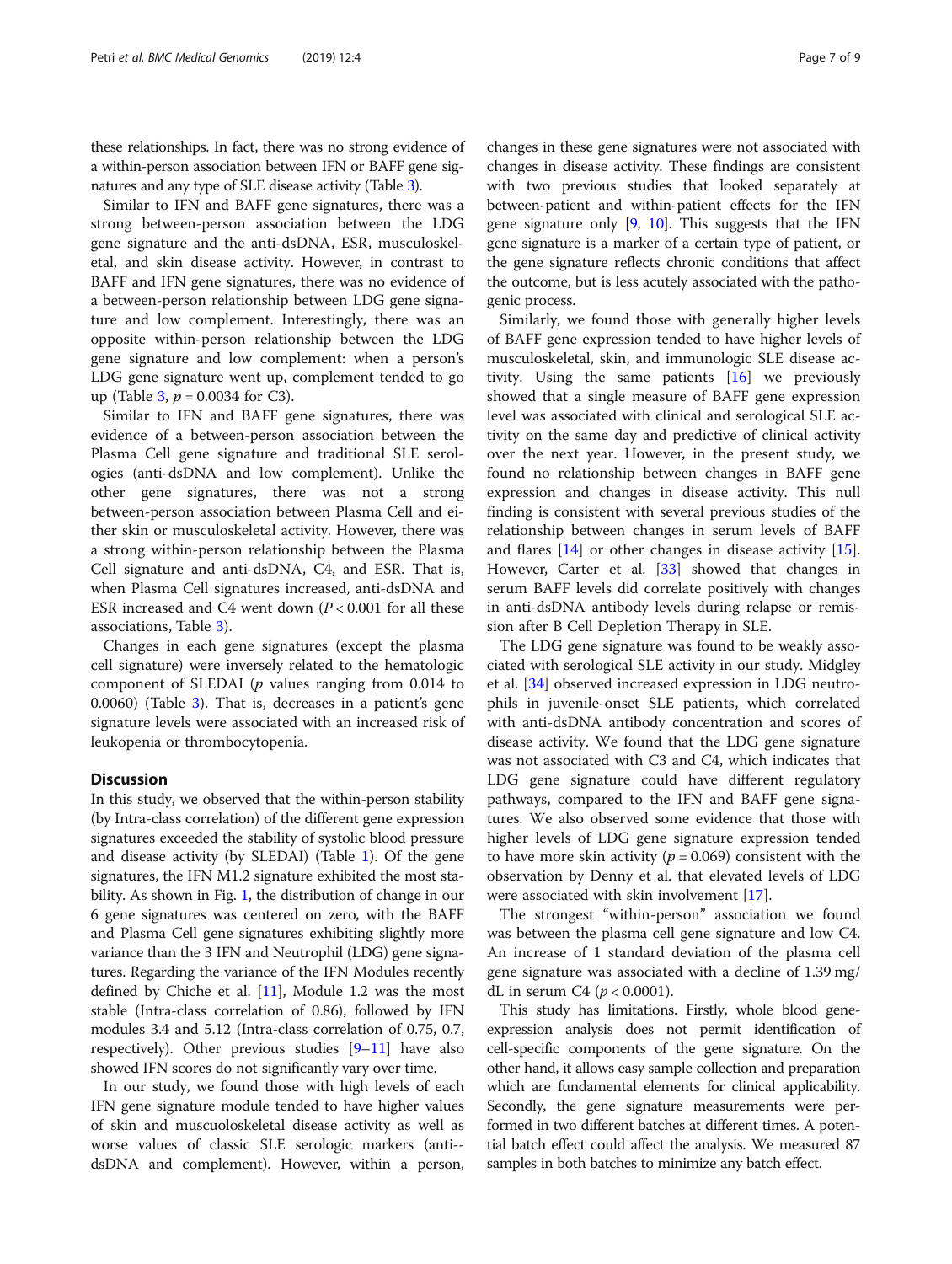<span id="page-7-0"></span>In summary, the gene signatures that we studied were relatively stable within SLE patients over time. Consistent with previous studies, we found that individuals who tended to have high levels of BAFF or interferon gene signatures tended to have traditional serologic indicators of SLE (anti-dsDNA, low complement). They also tended to have higher average levels of musculoskeletal and skin disease activity. However, within individuals, changes in BAFF or interferon expression did not correlate with changes in disease activity. Similar findings were observed between the LDG gene signature and disease activity, however, increases in LDG coincided with increases in complement. Finally, there was a strong within-person correlation between changes in the Plasma Cell gene signature and changes in traditional SLE serologic indicators. Specifically, increases in plasma cell expression coincided with increases in anti-dsDNA and ESR, and decreases in complement. These relationships might provide some clues as to pathogenic processes or therapeutic targets.

## Conclusion

In this study, we assessed the stability of gene signatures over time in patients with SLE. The gene expression signatures were relatively stable. BAFF and interferon gene expression were markers of patients with generally higher disease activity, but changes in these gene signatures did not coincide with changes in disease activity. The plasma cell gene signature expression tracked with the traditional SLE serologic markers of anti-dsDNA and complement. These findings provide further insight into the utility of these signatures as predictors of the clinical course and of the pathogenic processes of SLE.

#### Abbreviations

BAFF: B-cell activating factor; BLyS: B lymphocyte stimulator; ESR: Erythrocyte sedimentation rate; ICC: Intra-class correlation coefficients; IFN: Interferon; LDG: Low-density granulocytes; PBMC: Peripheral blood mononuclear cell; PC: Plasma Cell; PGA: Physician Global Assessment; SELENA: Safety of Estrogens in Lupus Erythematosus: National Assessment; SLE: Systemic lupus erythematosus; SLEDAI: SLE-Disease Activity Index; SLICC: Systemic Lupus International Collaborating Clinics; SPARE : Study of biological Pathways, disease Activity and REsponse markers in patients with systemic lupus Erythematosus

#### Acknowledgements

Not applicable.

#### Funding

The Hopkins Lupus Cohort is supported by NIH (R01 AR043727 and R01 AR069572). Biogen provided funding for part of this study. Biogen reviewed the manuscript for editorial quality prior to submission, but was not involved in the study design, data collection, analysis, or interpretation of the data.

#### Availability of data and materials

The gene expression datasets for baseline visits generated and/or analyzed during the current study are available in the NCBI GEO repository [Series GSE45291], <https://www.ncbi.nlm.nih.gov/geo/query/acc.cgi?acc=GSE45291>.

#### Authors' contributions

All authors have read and approved the manuscript prior to submission. MP: made substantial contributions to conception and design, acquisition of

data, and analysis and interpretation of data; was involved in drafting the manuscript and revising it critically for important intellectual content; gave final approval of the version to be published; and agreed to be accountable for all aspects of the work. WF made substantial contributions to conception and design, acquisition of data, and analysis and interpretation of data; was involved in drafting the manuscript and revising it critically for important intellectual content; gave final approval of the version to be published; and agreed to be accountable for all aspects of the work. AR: made substantial contributions to conception and design, acquisition of data, and analysis and interpretation of data; was involved in revising it critically for important intellectual content; gave final approval of the version to be published; and agreed to be accountable for all aspects of the work. NA: made substantial contributions to conception and design, and acquisition of data; gave final approval of the version to be published; and agreed to be accountable for all aspects of the work. PC: made substantial contributions to conception and design, and acquisition of data; gave final approval of the version to be published; and agreed to be accountable for all aspects of the work. LM: made substantial contributions to conception and design, and analysis and interpretation of data; was involved in drafting the manuscript and revising it critically for important intellectual content; gave final approval of the version to be published; and agreed to be accountable for all aspects of the work. YZ: was involved in revising it critically for important intellectual content; gave final approval of the version to be published; and agreed to be accountable for all aspects of the work. Biogen: Reviewed the manuscript for editorial quality prior to submission.

#### Ethics approval and consent to participate

The study protocol for SPARE (Study of biological Pathways, disease Activity and REsponse markers in patients with systemic lupus Erythematosus) was approved by the Johns Hopkins University School of Medicine Institutional Review Board. All patients provided written informed consent.

#### Consent for publication

Not applicable.

#### Competing interests

NA and PC are employees of and stockholders in Biogen.

#### Publisher's Note

Springer Nature remains neutral with regard to jurisdictional claims in published maps and institutional affiliations.

#### Author details

<sup>1</sup> Johns Hopkins University School of Medicine, Baltimore, MD, USA. <sup>2</sup>Unum Therapeutics, Cambridge, MA, USA. <sup>3</sup>Biogen, Cambridge, MA, USA. <sup>4</sup>University of Maryland School of Medicine, Baltimore, MD, USA.

#### Received: 2 August 2018 Accepted: 26 December 2018 Published online: 09 January 2019

#### References

- Baechler EC, Gregersen PK, Behrens TW. The emerging role of interferon in human systemic lupus erythematosus. Curr Opin Immunol. 2004;16:801–7.
- 2. Kirou KA, Lee C, George S, Louca K, Papagiannis IG, Peterson MGE, et al. Coordinate overexpression of interferon-alpha-induced genes in systemic lupus erythematosus. Arthritis Rheum. 2004;50:3958–67.
- 3. Baechler EC, Batliwalla FM, Karypis G, Gaffney PM, Ortmann WA, Espe KJ, et al. Interferon-inducible gene expression signature in peripheral blood cells of patients with severe lupus. Proc Natl Acad Sci U S A. 2003;100:2610–5.
- 4. Collins CE, Gavin AL, Migone T-S, Hilbert DM, Nemazee D, Stohl W. B lymphocyte stimulator (BLyS) isoforms in systemic lupus erythematosus: disease activity correlates better with blood leukocyte BLyS mRNA levels than with plasma BLyS protein levels. Arthritis Res Ther. 2006;8:R6.
- 5. Grayson PC, Carmona-Rivera C, Xu L, Lim N, Gao Z, Asare AL, et al. Neutrophil-related gene expression and low-density granulocytes associated with disease activity and response to treatment in Antineutrophil cytoplasmic antibody-associated Vasculitis. Arthritis Rheumatol. 2015;67: 1922–32.
- 6. Katewa A, Wang Y, Hackney JA, Huang T, Suto E, Ramamoorthi N, et al. Btkspecific inhibition blocks pathogenic plasma cell signatures and myeloid